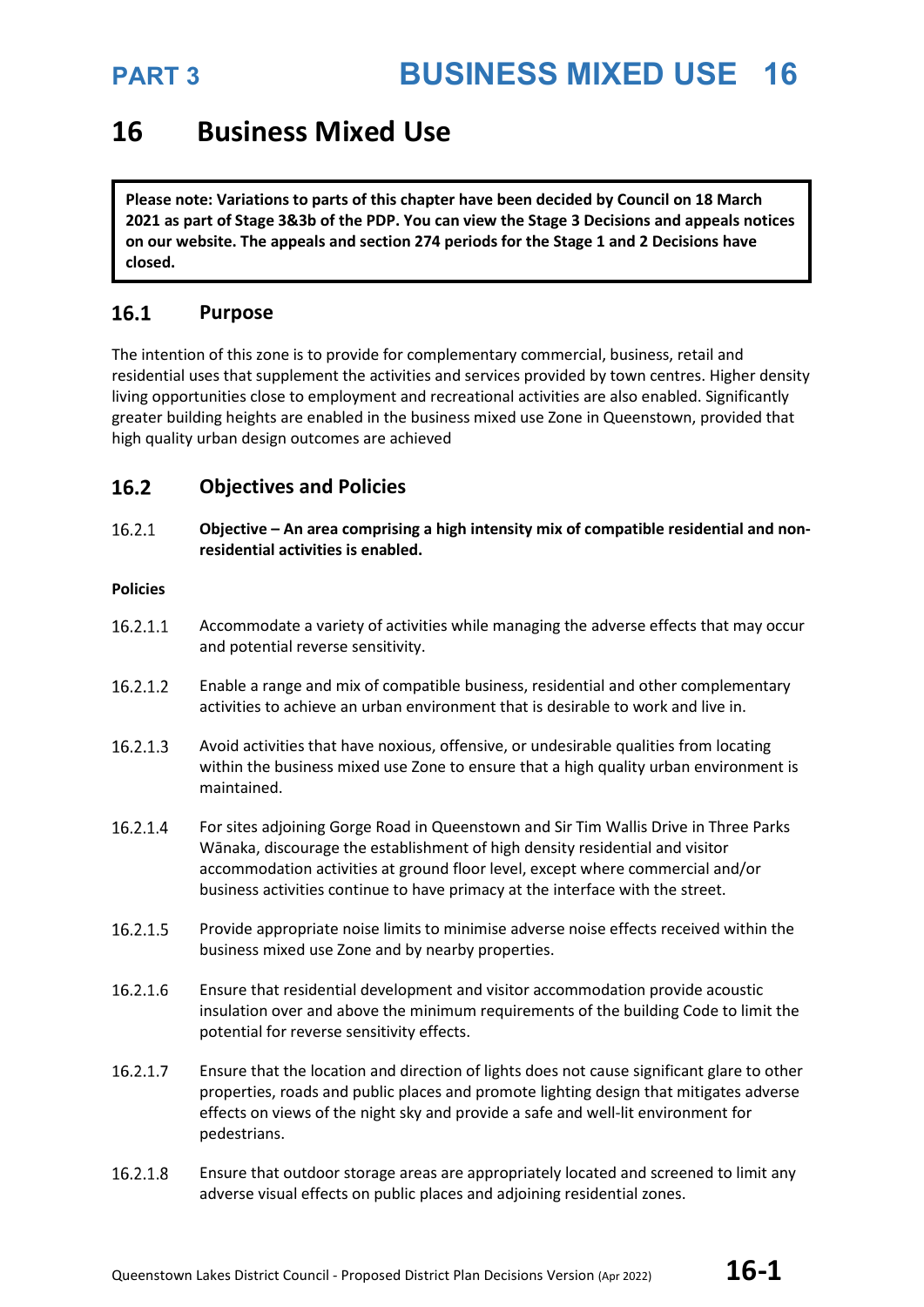- 16.2.1.9 Minimise opportunities for criminal activity through incorporating Crime Prevention through Environmental Design (CPTED) principles as appropriate in the design of lot configuration and the street network, carparking areas, public and semi-public spaces, accessways/pedestrian links/lanes, and landscaping.
- 16.2.2 **Objective – New development achieves high quality building and urban design outcomes that minimises adverse effects on adjoining residential areas and public spaces.**

### **Policies**

- 16.2.2.1 Require the design of buildings to contribute positively to the visual quality, vitality, safety and interest of streets and public spaces by providing active and articulated building frontages, and avoid large expanses of blank walls fronting public spaces.
- 16.2.2.2 Require development close to residential zones to provide suitable screening to mitigate adverse visual effects, loss of privacy, and minimise overlooking and shading effects to residential neighbours.
- 16.2.2.3 Require a high standard of amenity, and manage compatibility issues of activities within and between developments through site layout, landscaping and design measures.
- 16.2.2.4 Utilise and, where appropriate, link with public open space nearby where it would mitigate any lack of open space provision on the development site.
- 16.2.2.5 Incorporate design treatments to the form, colour or texture of buildings to add variety, moderate their scale and provide visual interest from a range of distances.
- 16.2.2.6 Where large format retail is proposed, it should be developed in association with a variety of integrated, outward facing uses to provide reasonable activation of building facades.
- 16.2.2.7 Allow buildings between 12m and 20m heights in the Queenstown (Gorge Road) and Frankton North business mixed use Zone in situations when:
	- a. the outcome is of high quality design;
	- b. the additional height would not result in shading that would adversely impact on adjoining Residential zoned land and/or public space; and
	- c. the increase in height would facilitate the provision of residential activity.
- 16.2.2.8 Apply consideration of the operational and functional requirements of non-residential activities as part of achieving high quality building and urban design outcomes.
- 16.2.2.9 Encourage the layout and design of new buildings and landscaping to integrate with Horne Creek where feasible.
- 16.2.2.10 Require consideration of the relevant design elements identified in the Business Mixed Use Design Guide 2021.
- 16.2.3 **Objective – A high quality, well designed urban environment on the northern side of State Highway 6 at Frankton, that is integrated with a primary road that connects State Highway 6 at Hawthorne Drive to Quail Rise, pedestrian and cycle access, and appropriate servicing.**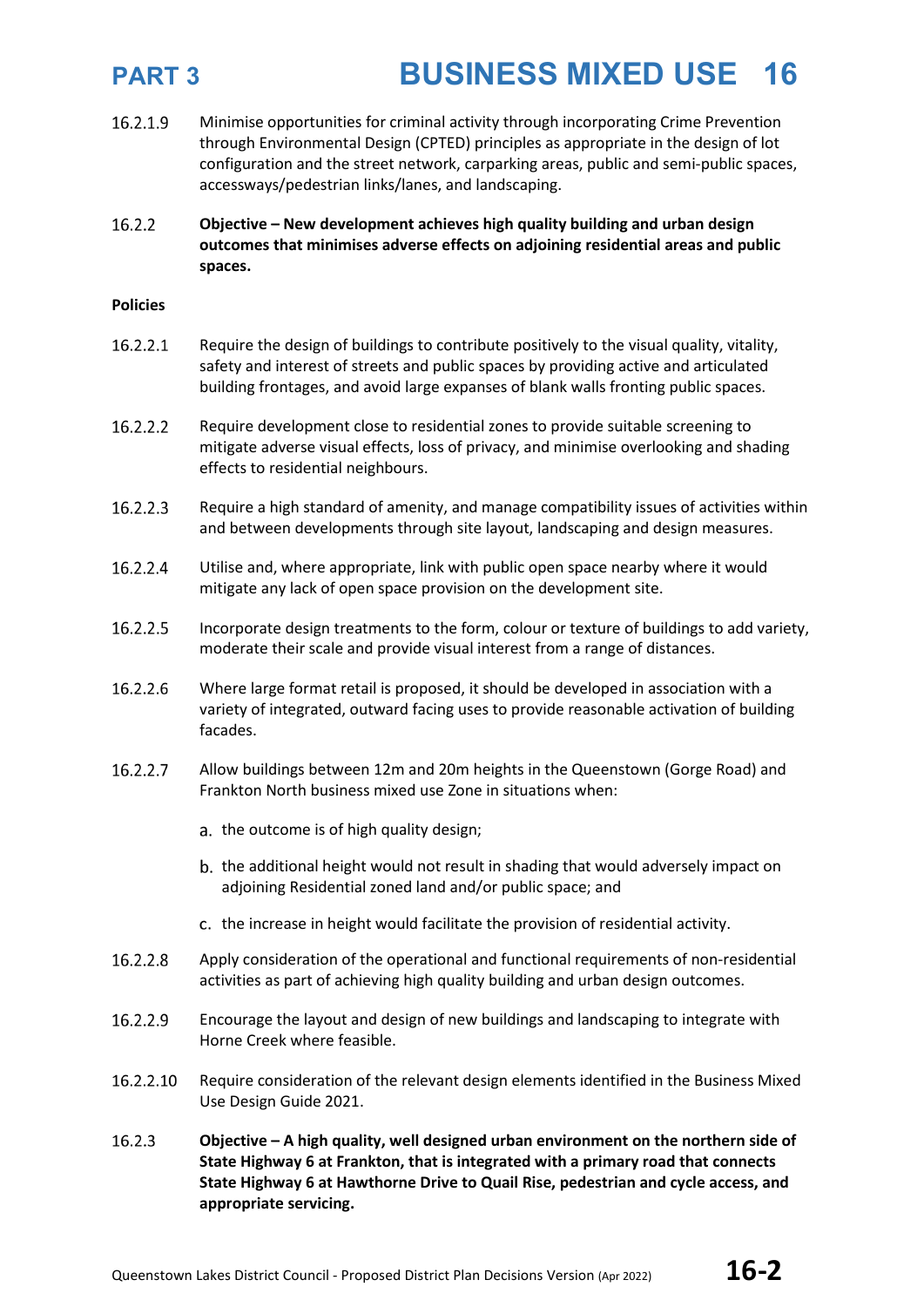- 16.2.3.1 Ensure subdivision and development at Frankton North is undertaken in accordance with the Frankton North Structure Plan (Schedule 27.13.9) to promote integration and provision of access to and throughout Frankton North.
- 16.2.3.2 Encourage a low impact stormwater design that utilises on-site treatment and storage/ dispersal approaches.
- 16.2.3.3 Avoid the impacts of stormwater discharges on the State Highway network.
- 16.2.3.4 Ensure safe transport connections by:
	- a. avoiding any new access to State Highway 6;
	- b. limiting access to the land at Frankton North to: Hawthorne Drive/SH6 roundabout, Hansen Road and Ferry Hill Drive;
	- c. providing the primary road connection between State Highway 6 and Quail Rise;
	- d. providing access to the primary road connection from all sites within Frankton North:
	- providing internal road, pedestrian and cycle connections that are of a form that accounts for long-term traffic demands for the area between Hansen Road and Ferry Hill Drive without the need for subsequent retrofitting or upgrade; and
	- ensuring that road frontages are not dominated by vehicular access and parking; and
	- integrating with the pedestrian and cycle path and the road network and public transport routes on the southern side of State Highway 6, including pedestrian and cycle access across State Highway 6.

Note: Attention is drawn to the need to consult with the New Zealand Transport Agency (NZTA) prior to determining an internal and external road network design under this policy.

Note: Attention is drawn to the need to obtain a Section 93 notice from the NZ Transport Agency for all subdivisions on adjoining State Highways which are declared Limited Access Roads. The NZ Transport Agency should be consulted and a request made for a notice under Section 93 of the Government Roading Powers Act 1989.

- 16.2.3.5 Within Area A as shown on the District Plan web mapping application, require, sound insulation and mechanical ventilation of any critical listening environment within new buildings, relocated buildings, and any alterations and additions to existing buildings that contain an Activity Sensitive to Road Noise to be designed to provide protection from sleep disturbance and to otherwise maintain reasonable amenity values for occupants.
- 16.2.4 **Objective –The development of land at Frankton Marina (Sugar Lane) provides for a range of activities, while restricting the scale of office and retail activities, to achieve a high quality environment that is compatible with its location adjacent to Frankton Marina, Lake Wakatipu and Frankton Road.**
- 16.2.4.1 Restrict the scale of office and retail activities so that the function and viability of the Queenstown Town Centre and Frankton commercial area are not undermined.
- 16.2.4.2 Allow buildings between 12m and 15m heights when the additional height: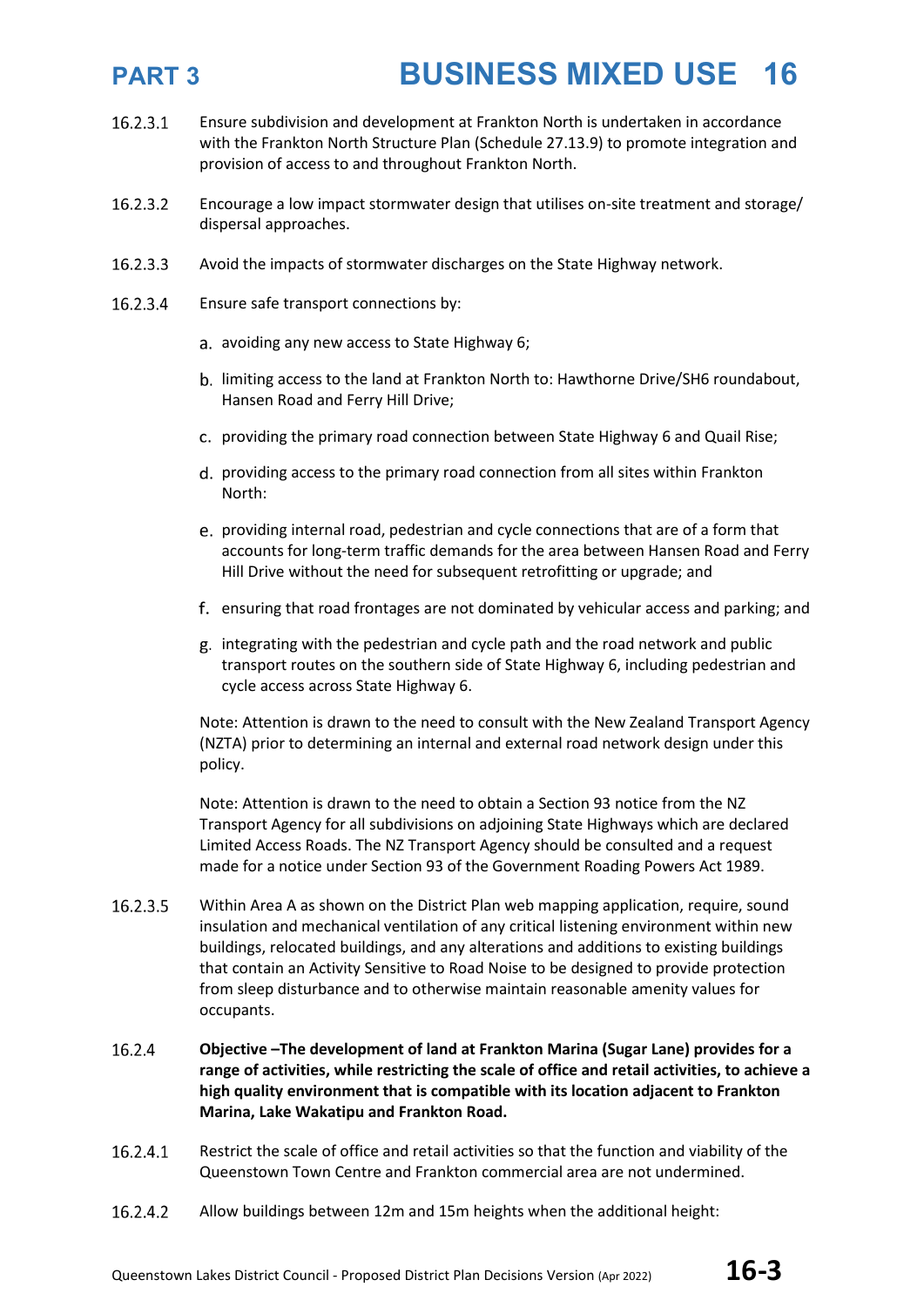

- a. Does not result in significant adverse shading effects on adjoining residential zoned land; and
- b. Does not dominate the Frankton Road streetscape.
- 16.2.4.3 Ensure all new and altered buildings intended for Activities Sensitive to Road Noise are designed to provide protection from sleep disturbance and to otherwise maintain reasonable amenity values for occupants.
- 16.2.5 **Objective – The commercial function and viability of other commercial areas are not undermined by any new office and retail activities within Area A at Frankton North (shown on the District Plan web mapping application).**
- 16.2.5.1 Within Area A at Frankton North, as shown on the District Plan web mapping application, provide for office and retail activities where they are ancillary, or where they will not undermine the function and viability of Queenstown Town Centre, Frankton urban areas (including Remarkables Park mixed use centre, Frankton Flats A and B Zones, and the Local Shopping Centre at Frankton North

### 16.3 **Other Provisions and Rules**

### 16.3.1 **District Wide**

| 1  | Introduction                | $\mathcal{P}$ | Definitions                                            | 3               | <b>Strategic Direction</b> |
|----|-----------------------------|---------------|--------------------------------------------------------|-----------------|----------------------------|
| 4  | <b>Urban Development</b>    | 5             | Tangata Whenua                                         | 6<br>lCharacter | Landscapes and Rural       |
| 25 | Earthworks                  |               | 26 Historic Heritage                                   | 27              | Subdivision                |
| 28 | <b>Natural Hazards</b>      | 29            | Transport                                              | 30              | Energy and utilities       |
| 31 | Signs                       |               | 32 Protected Trees                                     | 33              | Indigenous Vegetation      |
| 34 | <b>Wilding Exotic Trees</b> | 35            | Temporary Activities and<br><b>Relocated buildings</b> | 36              | <b>Noise</b>               |
| 37 | Designations                |               | District Plan web mapping<br>application               |                 |                            |

Attention is drawn to the following District Wide chapters

### 16.3.2 **Interpreting and Applying the Rules**

- 16.3.2.1 A permitted activity must comply with all the rules listed in the Activity and Standards tables.
- 16.3.2.2 Where an activity does not comply with a Standard listed in the Standards tables, the activity status identified by the 'Non-Compliance Status' column shall apply unless otherwise specified.
- 16.3.2.3 Where an activity breaches more than one Standard, the most restrictive status shall apply to the Activity.

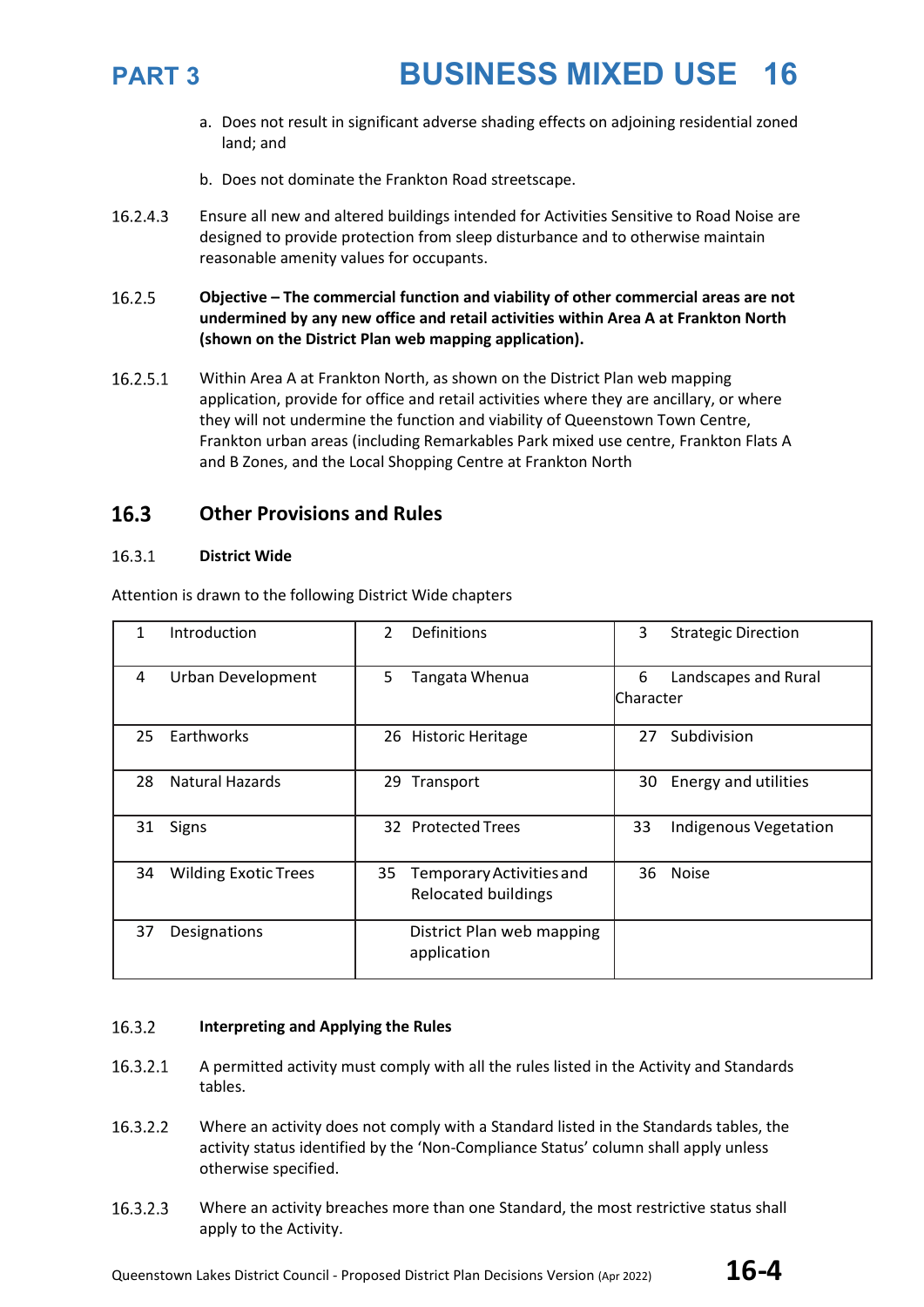16.3.2.4 The status of any Plantation Forestry will be determined by the Resource Management (National Environmental Standards for Plantation Forestry) Regulations 2017.

16.3.2.5 The following abbreviations are used within this Chapter.

|           | Permitted                       |    | Controlled    |
|-----------|---------------------------------|----|---------------|
| <b>RD</b> | <b>Restricted Discretionary</b> |    | Discretionary |
| <b>NC</b> | Non Complying                   | PR | Prohibited    |

16.3.2.SA Compliance with the New Zealand Electrical Code of Practice for Electrical Safe Distances ("NZECP34:2001") is mandatory under the Electricity Act 1992. All activities. such as buildings, earthworks and conductive fences regulated by NZECP34: 2001, including any activities that are otherwise permitted by the District Plan must comply with this legislation. Chapter 30 Energy and Utilities part 30.3.3.2.c has additional information in relation to activities and obligations under NZECP34:2001.

### 16.4 **Rules - Activities**

|        | <b>Activities located in the Business Mixed Use Zone</b>                                                                                                                | <b>Activity status</b> |
|--------|-------------------------------------------------------------------------------------------------------------------------------------------------------------------------|------------------------|
| 16.4.1 | Activities which are not listed in this table and comply with all<br>standards                                                                                          | P                      |
| 16.4.2 | Residential Visitor Accommodation and Homestays                                                                                                                         | P                      |
| 16.4.3 | <b>Visitor Accommodation</b>                                                                                                                                            | $\mathsf{C}$           |
|        | Control is reserved to:                                                                                                                                                 |                        |
|        | the location, provision, and screening of access and parking and<br>a.<br>traffic generation;                                                                           |                        |
|        | landscaping;<br>b.                                                                                                                                                      |                        |
|        | the location, nature and scale of visitor accommodation and<br>c.<br>ancillary activities relative to one another within the site and<br>relative to neighbouring uses; |                        |
|        | the location and screening of bus and car parking from public<br>d.<br>places; and                                                                                      |                        |
|        | where the site adjoins a residential zone:<br>e.                                                                                                                        |                        |
|        | i.<br>noise generation and methods of mitigation; and                                                                                                                   |                        |
|        | ii.<br>hours of operation, in respect of ancillary<br>activities.                                                                                                       |                        |
| 16.4.4 | <b>Buildings</b>                                                                                                                                                        | <b>RD</b>              |
|        | Discretion is restricted to:                                                                                                                                            |                        |
|        | building materials;<br>a.                                                                                                                                               |                        |
|        | b.<br>glazing treatment;                                                                                                                                                |                        |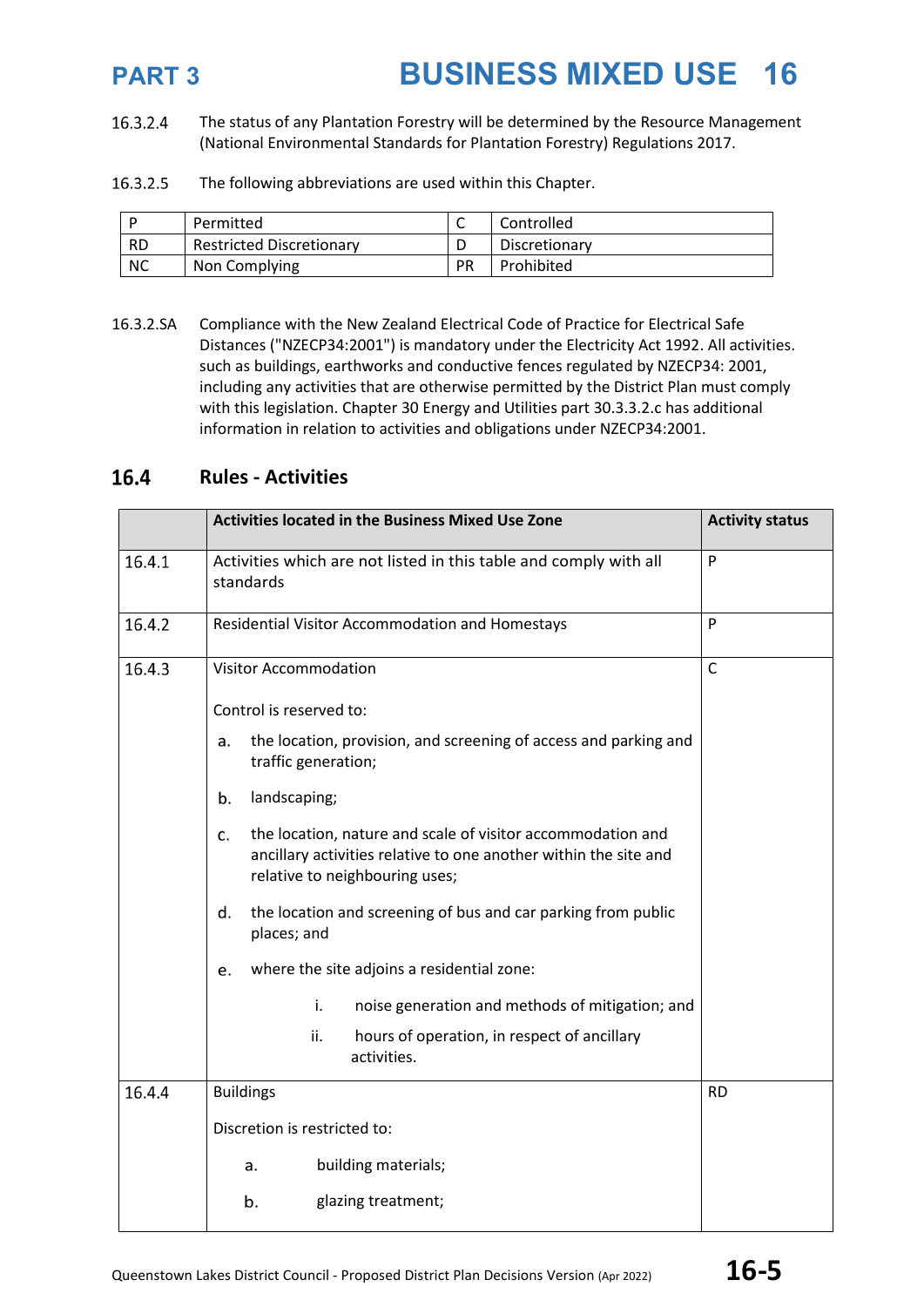|        | <b>Activities located in the Business Mixed Use Zone</b>                                                                                                                                                                                                                                                                                    | <b>Activity status</b> |
|--------|---------------------------------------------------------------------------------------------------------------------------------------------------------------------------------------------------------------------------------------------------------------------------------------------------------------------------------------------|------------------------|
|        | symmetry;<br>c.                                                                                                                                                                                                                                                                                                                             |                        |
|        | vertical and horizontal emphasis;<br>d.                                                                                                                                                                                                                                                                                                     |                        |
|        | location of storage;<br>e.                                                                                                                                                                                                                                                                                                                  |                        |
|        | f.<br>signage platforms;                                                                                                                                                                                                                                                                                                                    |                        |
|        | landscaping;<br>g.                                                                                                                                                                                                                                                                                                                          |                        |
|        | where residential units are proposed as part of a<br>h.<br>development, provision made for open space on site<br>whether private or communal;                                                                                                                                                                                               |                        |
|        | i.<br>where applicable, integration of the development with<br>Horne Creek, including site layout and landscaping; and                                                                                                                                                                                                                      |                        |
|        | j.<br>where a site is subject to any natural hazard and the<br>proposal results in an increase in gross floor area:                                                                                                                                                                                                                         |                        |
|        | the nature and degree of risk the hazard(s) pose to<br>i.<br>people and property;                                                                                                                                                                                                                                                           |                        |
|        | ii.<br>whether the proposal will alter the risk to any site;<br>and                                                                                                                                                                                                                                                                         |                        |
|        | iii.<br>the extent to which such risk can be avoided or<br>sufficiently mitigated.                                                                                                                                                                                                                                                          |                        |
|        | k.<br>Where Electricity Sub-transmission Infrastructure or<br>Significant Electricity Distribution Infrastructure as shown on<br>the District Plan web mapping application is located within<br>the adjacent road and any proposed building is located<br>within 9.Sm of that road boundary, any adverse effects on<br>that infrastructure. |                        |
|        | Assessment matters relating to buildings:                                                                                                                                                                                                                                                                                                   |                        |
|        | the impact of the building on the streetscape including<br>a.<br>whether it contributes positively to the visual quality,<br>vitality, safety and interest of streets and public places by<br>providing active and articulated street frontages and<br>avoids large expanses of blank walls fronting public spaces;                         |                        |
|        | b.<br>whether the design of the building blends well with and<br>contributes to an integrated built form and is sympathetic<br>to the surrounding natural environment.                                                                                                                                                                      |                        |
| 16.4.5 | <b>Licensed Premises</b>                                                                                                                                                                                                                                                                                                                    | <b>RD</b>              |
|        | Premises licensed for the consumption of alcohol on the premises<br>between the hours of 11pm and 8am, provided that this rule shall<br>not apply to the sale of liquor:                                                                                                                                                                    |                        |
|        | This rule shall not apply to the sale and supply of alcohol:                                                                                                                                                                                                                                                                                |                        |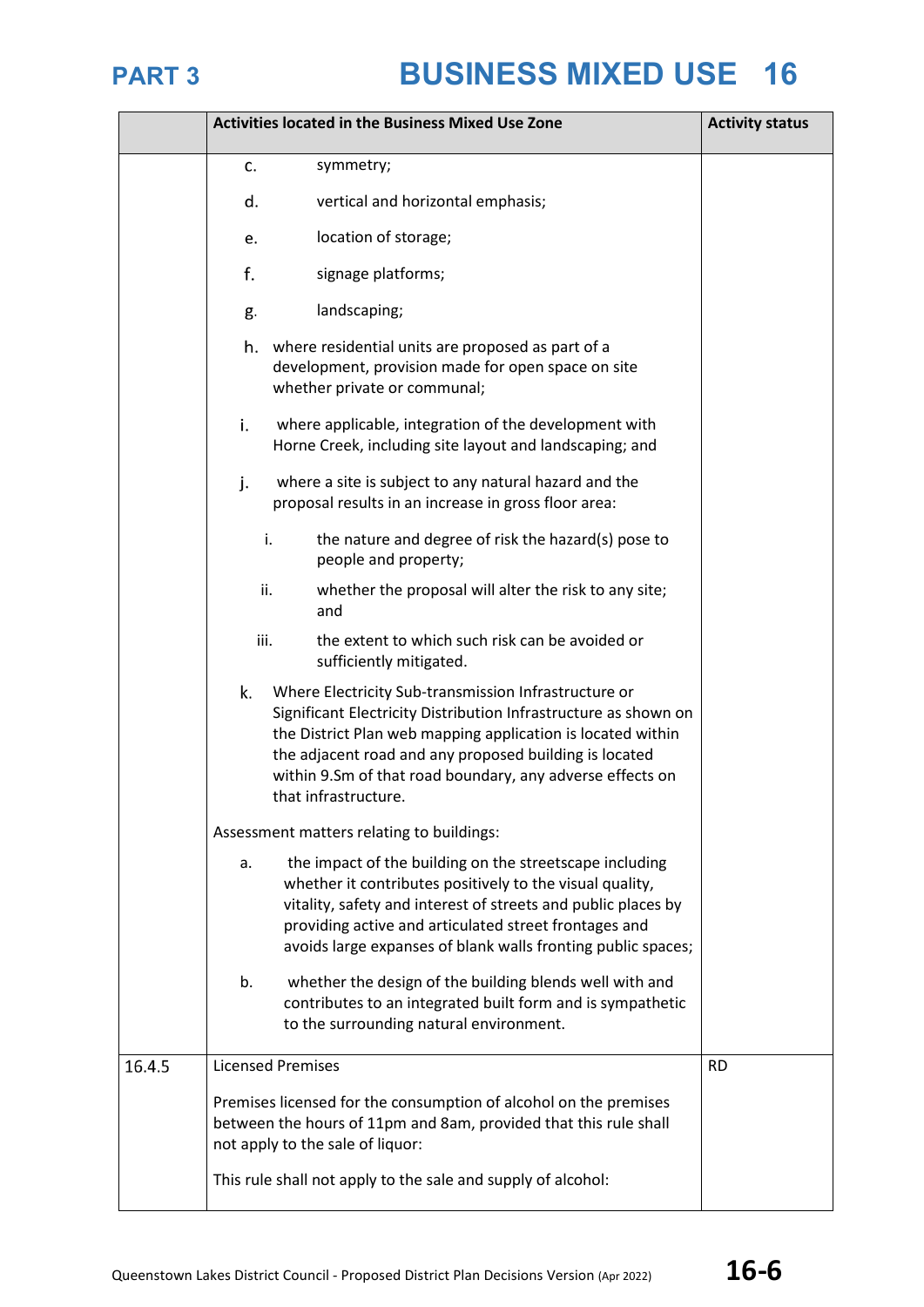

|        | <b>Activities located in the Business Mixed Use Zone</b>                                                                                         | <b>Activity status</b> |
|--------|--------------------------------------------------------------------------------------------------------------------------------------------------|------------------------|
|        | a. to any person who is residing (permanently or temporarily) on<br>the premises; and/or                                                         |                        |
|        | b. to any person who is present on the premises for the purpose<br>of dining up until 12am.                                                      |                        |
|        | Discretion is restricted to consideration of the following:                                                                                      |                        |
|        | a. the scale of the activity;                                                                                                                    |                        |
|        | b. car parking and traffic generation;                                                                                                           |                        |
|        | c. effects on amenity (including that of adjoining residential<br>zones and public reserves);                                                    |                        |
|        | d. the configuration of activities within the building and site (e.g.<br>outdoor seating, entrances);                                            |                        |
|        | e. noise issues; and                                                                                                                             |                        |
|        | f. hours of operation.                                                                                                                           |                        |
| 16.4.6 | <b>Daycare Facilities</b>                                                                                                                        | <b>RD</b>              |
|        | Discretion is restricted to:                                                                                                                     |                        |
|        | a. the compatibility of the development with respect to existing<br>land uses on the subject site and nearby properties;                         |                        |
|        | b. potential reverse sensitivity issues;                                                                                                         |                        |
|        | c. traffic, parking and access limitations; and                                                                                                  |                        |
|        | d. noise.                                                                                                                                        |                        |
| 16.4.7 | Warehousing, Storage & Lock-up Facilities (including vehicle storage)<br>and Trade Suppliers except as provided for by Rule 16.4.19              | <b>RD</b>              |
|        | Discretion is restricted to:                                                                                                                     |                        |
|        | a. the impact of buildings on the streetscape and neighbouring<br>properties in terms of dominance impacts from large,<br>utilitarian buildings; |                        |
|        | b. the provision, location and screening of access, parking and<br>traffic generation; and                                                       |                        |
|        | c. landscaping; and                                                                                                                              |                        |
|        | d. at Frankton North, effects on adjoining residential areas and<br>activities.                                                                  |                        |
| 16.4.8 | <b>Community Activities at Sugar Lane</b>                                                                                                        | D                      |
| 16.4.9 | Office and retail activities at Frankton North within Area A as shown<br>on the District Plan web mapping application, except for:               | D                      |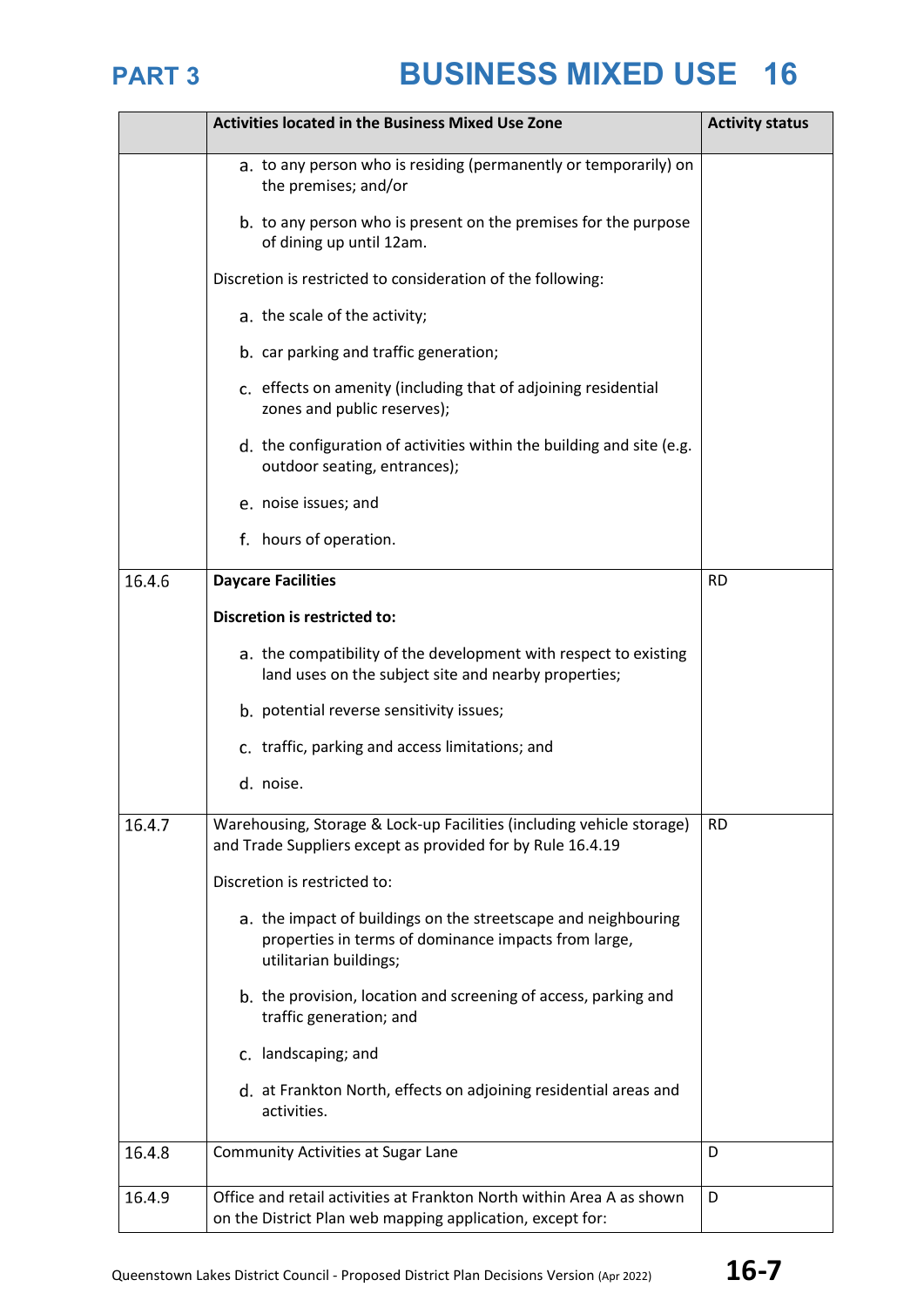|         | <b>Activities located in the Business Mixed Use Zone</b>                                                                                                                                                             | <b>Activity status</b> |
|---------|----------------------------------------------------------------------------------------------------------------------------------------------------------------------------------------------------------------------|------------------------|
|         | a. retailing associated with trade suppliers (as provided for by<br>rule 16.4.7);                                                                                                                                    |                        |
|         | b. administrative offices that are ancillary to the principal use of<br>the site; and                                                                                                                                |                        |
|         | c. retail activities that are ancillary to the principal use of the<br>site and not greater than 50m <sup>2</sup> GFA.                                                                                               |                        |
| 16.4.10 | Industrial Activities not otherwise provided for in this Table                                                                                                                                                       | <b>NC</b>              |
| 16.4.11 | <b>Service Stations</b>                                                                                                                                                                                              | <b>NC</b>              |
| 16.4.12 | Panelbeating, spray painting, motor vehicle repair or dismantling.                                                                                                                                                   | <b>NC</b>              |
| 16.4.13 | Fibreglassing, sheet metal work, bottle or scrap storage, motorbody<br>building or wrecking.                                                                                                                         | PR                     |
| 16.4.14 | Fish or meat processing (excluding that which is ancillary to a retail<br>premises such as a butcher, fishmonger or supermarket).                                                                                    | PR                     |
| 16.4.15 | <b>Factory Farming</b>                                                                                                                                                                                               | PR                     |
| 16.4.16 | <b>Mining Activities</b>                                                                                                                                                                                             | PR                     |
| 16.4.17 | Forestry Activities, except for Plantation Forestry where the<br>Resource Management (Resource Management (National<br>Environmental Standard for Plantation Forestry) Regulation 2017)<br>Regulation 2017 prevails. | PR                     |
| 16.4.18 | Airport                                                                                                                                                                                                              | PR                     |
| 16.4.19 | Activities Sensitive to Aircraft Noise within the Queenstown Airport<br><b>Outer Control boundary</b>                                                                                                                | PR                     |
| 16.4.20 | Warehousing and Lock-up Facilities (including vehicle storage) in the<br>zone at Frankton North                                                                                                                      | PR                     |
| 16.4.21 | <b>Cemeteries and Crematoria</b>                                                                                                                                                                                     | PR                     |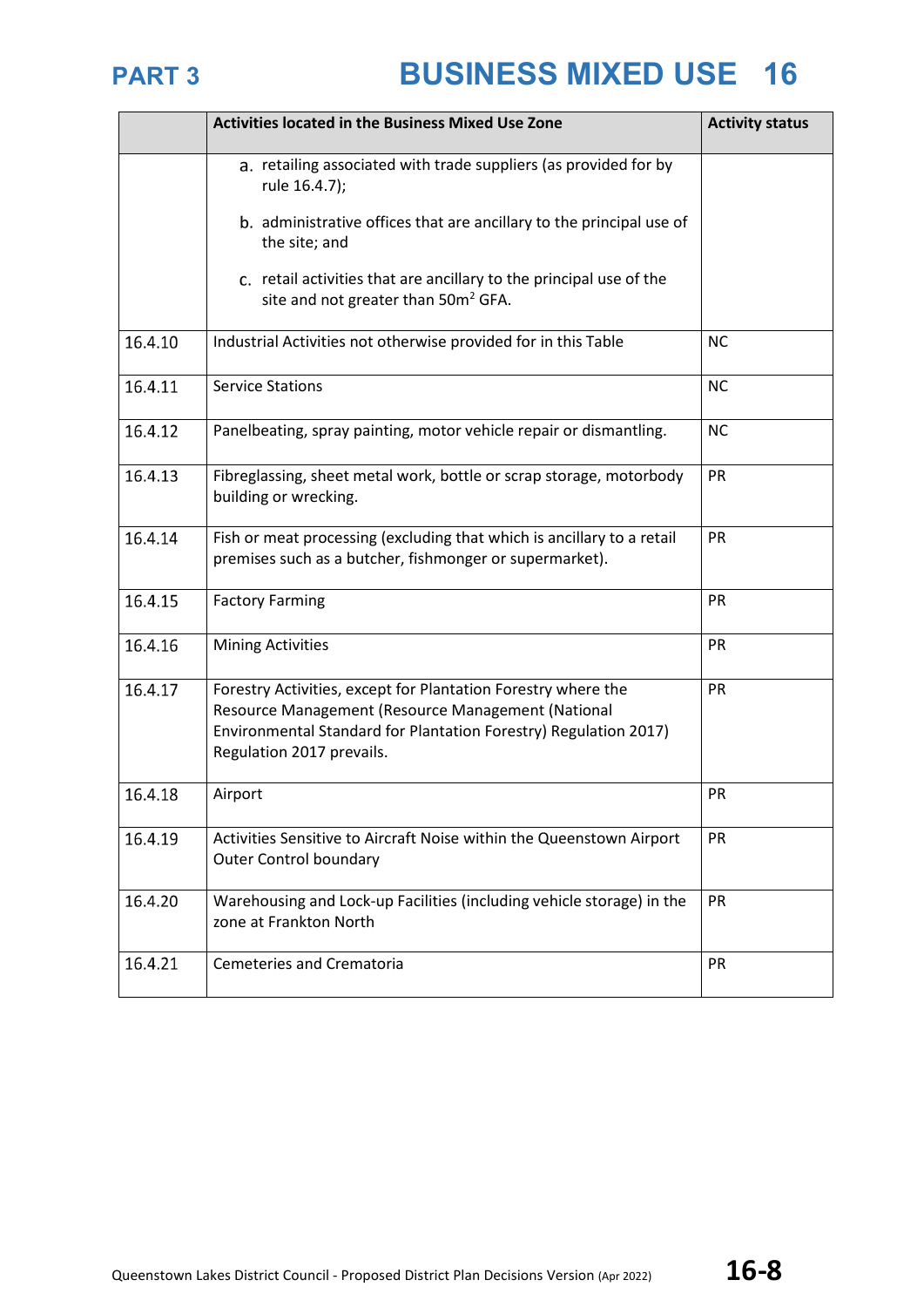### **16.5A Rules – Standards for Restricted Discretionary and Discretionary Activities under Rules 16.4 and 16.5**

|         | <b>Standards for activities in the Business Mixed Use Zone</b>                                                                                                                                                                                                                                                                                                                                    | <b>Non-compliance status</b> |
|---------|---------------------------------------------------------------------------------------------------------------------------------------------------------------------------------------------------------------------------------------------------------------------------------------------------------------------------------------------------------------------------------------------------|------------------------------|
| 16.5A.1 | For all restricted discretionary and discretionary activities<br>under Rules 16.4 and 16.5, applications for resource<br>consent shall include a statement confirming that the<br>relevant design elements from the Business Mixed Use<br>Design Guide 2021 have been considered, including a<br>summary of any particular aspects of the proposal that<br>have resulted from that consideration. | <b>NC</b>                    |

### **Rules - Standards**

|        | <b>Use Zone</b>                                                                                                        | <b>Standards for activities located in the Business Mixed</b>                                                                                                                                                                                                                                                                                                                                                                                                                                                                                                                                                                                                                                                                                                                 |                                           | <b>Non-compliance status</b>                                                                                                                                                                                                                                                                                                                                                                                                       |
|--------|------------------------------------------------------------------------------------------------------------------------|-------------------------------------------------------------------------------------------------------------------------------------------------------------------------------------------------------------------------------------------------------------------------------------------------------------------------------------------------------------------------------------------------------------------------------------------------------------------------------------------------------------------------------------------------------------------------------------------------------------------------------------------------------------------------------------------------------------------------------------------------------------------------------|-------------------------------------------|------------------------------------------------------------------------------------------------------------------------------------------------------------------------------------------------------------------------------------------------------------------------------------------------------------------------------------------------------------------------------------------------------------------------------------|
| 16.5.1 | Setbacks and sunlight access - sites adjoining a<br>Residential zone or separated by a road from a<br>Residential zone |                                                                                                                                                                                                                                                                                                                                                                                                                                                                                                                                                                                                                                                                                                                                                                               | <b>RD</b><br>Discretion is restricted to: |                                                                                                                                                                                                                                                                                                                                                                                                                                    |
|        | 16.5.1.1<br>16.5.1.2<br>16.5.1.3                                                                                       | Buildings on sites adjoining, or separated by<br>a road from, a Residential zone shall not<br>project beyond a recession line constructed<br>at the following angles inclined towards the<br>site from points 3m above the Residential<br>zone boundary.<br>a. 45º applied on the northern boundary;<br>and<br>b. 35 <sup>o</sup> applied on all other boundaries<br>Where a site adjoins a Residential Zone all<br>buildings shall be set back not less than 3m.<br>For 30-46 Gorge Road (as shown on the<br>District Plan web mapping application):<br>a. Standards 16.5.1.1 and 16.5.1.2 only<br>apply to the boundary with 10A-10B<br>Boundary Street; and<br>b. Buildings shall be set back not less than<br>4.5m from the property boundary<br>adjacent to Horne Creek. | a.<br>b.                                  | the visual effects of the<br>height, scale, location and<br>appearance of the<br>building, in terms of visual<br>dominance and loss of<br>residential privacy on<br>adjoining properties and<br>any resultant shading<br>effects; and<br>For 30-46 Gorge Road (as<br>shown on the District<br>Plan web mapping<br>application) integration<br>of the development with<br>Horne Creek, including<br>site layout and<br>landscaping. |
|        |                                                                                                                        |                                                                                                                                                                                                                                                                                                                                                                                                                                                                                                                                                                                                                                                                                                                                                                               |                                           |                                                                                                                                                                                                                                                                                                                                                                                                                                    |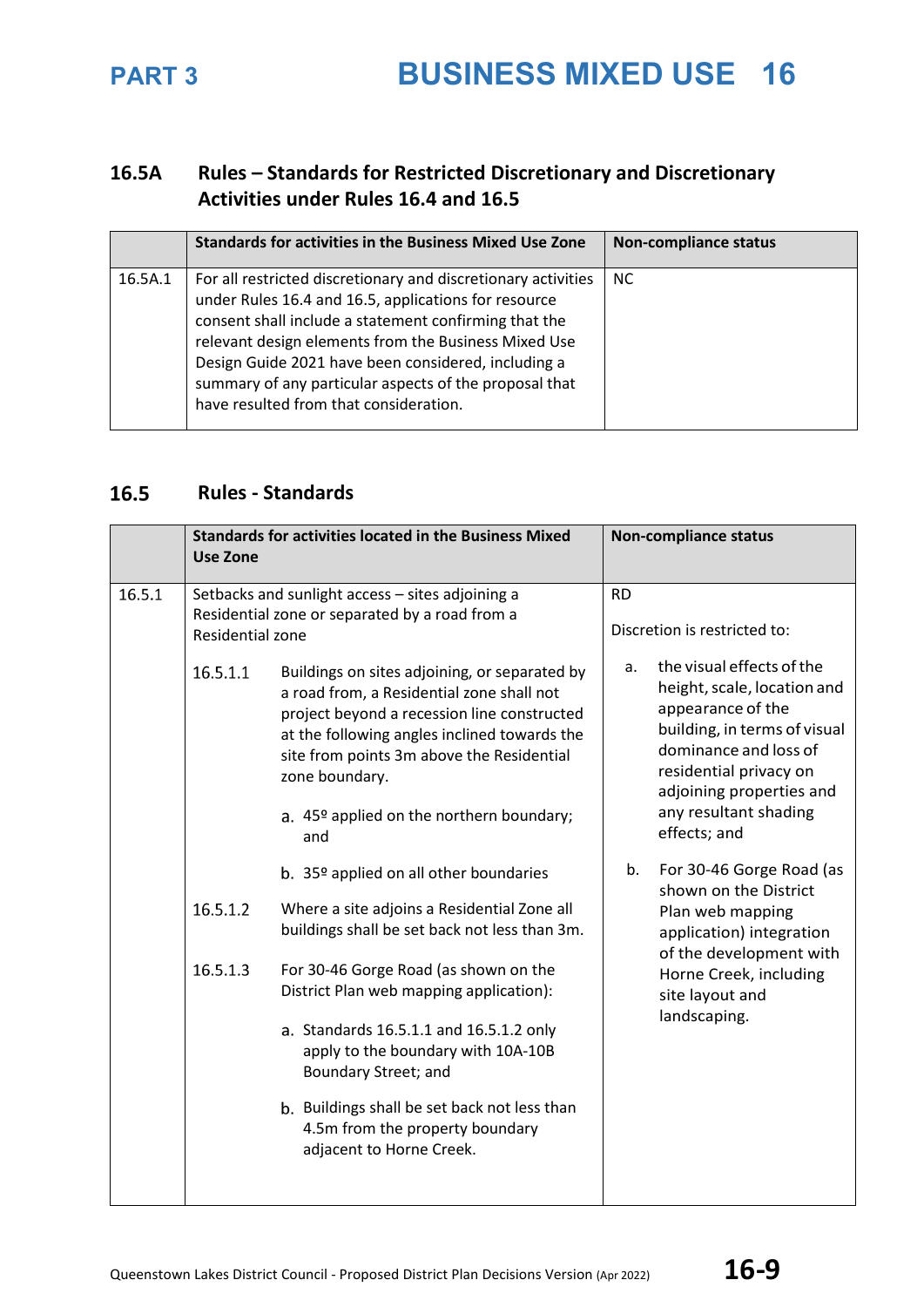|        | <b>Use Zone</b>          | <b>Standards for activities located in the Business Mixed</b>                                                                                                  |           | <b>Non-compliance status</b>                                                                                                     |
|--------|--------------------------|----------------------------------------------------------------------------------------------------------------------------------------------------------------|-----------|----------------------------------------------------------------------------------------------------------------------------------|
| 16.5.2 | Storage                  |                                                                                                                                                                | <b>RD</b> |                                                                                                                                  |
|        |                          | Outdoor storage and storage of waste and recycling shall                                                                                                       |           | Discretion is restricted to:                                                                                                     |
|        | zones.                   | be screened from public places and adjoining Residential                                                                                                       |           | the effects on visual<br>amenity;                                                                                                |
|        |                          |                                                                                                                                                                | b.        | the location relative to the<br>public realm and adjoining<br>residential properties;                                            |
|        |                          |                                                                                                                                                                | c.        | consistency with the<br>character of the locality;<br>and                                                                        |
|        |                          |                                                                                                                                                                | d.        | whether pedestrian and<br>vehicle access is<br>compromised.                                                                      |
| 16.5.3 |                          | Residential and visitor accommodation activities                                                                                                               | <b>RD</b> |                                                                                                                                  |
|        |                          | All residential activities and visitor accommodation;                                                                                                          |           | Discretion is restricted to:                                                                                                     |
|        | 16.5.3.1                 | on sites adjoining Gorge Road in<br>Queenstown located within 10m of the<br>boundary adjoining Gorge Road, or                                                  | a.        | the effects of residential<br>and visitor<br>accommodation activities<br>at ground floor level on                                |
|        | 16.5.3.2                 | on sites adjoining Sir Tim Wallis Drive in<br>Three Parks Wānaka located within 10m of<br>the boundary adjoining Sir Tim Wallis Drive;                         |           | surrounding buildings and<br>activities;                                                                                         |
|        |                          | shall be restricted to first floor level or above, with the<br>exception of foyer and stairway spaces at ground level to<br>facilitate access to upper levels. | b.        | the location of residential<br>and visitor accommodation<br>activities at ground floor<br>level relative to the public<br>realm; |
|        |                          |                                                                                                                                                                | c.        | the maintenance of active<br>and articulated street<br>frontages.                                                                |
| 16.5.4 | <b>Building Coverage</b> |                                                                                                                                                                | D         |                                                                                                                                  |
|        |                          | Maximum building coverage of 75%                                                                                                                               |           |                                                                                                                                  |
| 16.5.5 | Acoustic insulation      |                                                                                                                                                                | D         |                                                                                                                                  |
|        |                          | For all residential development and visitor<br>accommodation the following shall apply:                                                                        |           |                                                                                                                                  |
|        | 16.5.5.1                 | A mechanical ventilation system shall be<br>installed for all critical listening<br>environments in accordance with Table 5 in<br>Chapter 36; and              |           |                                                                                                                                  |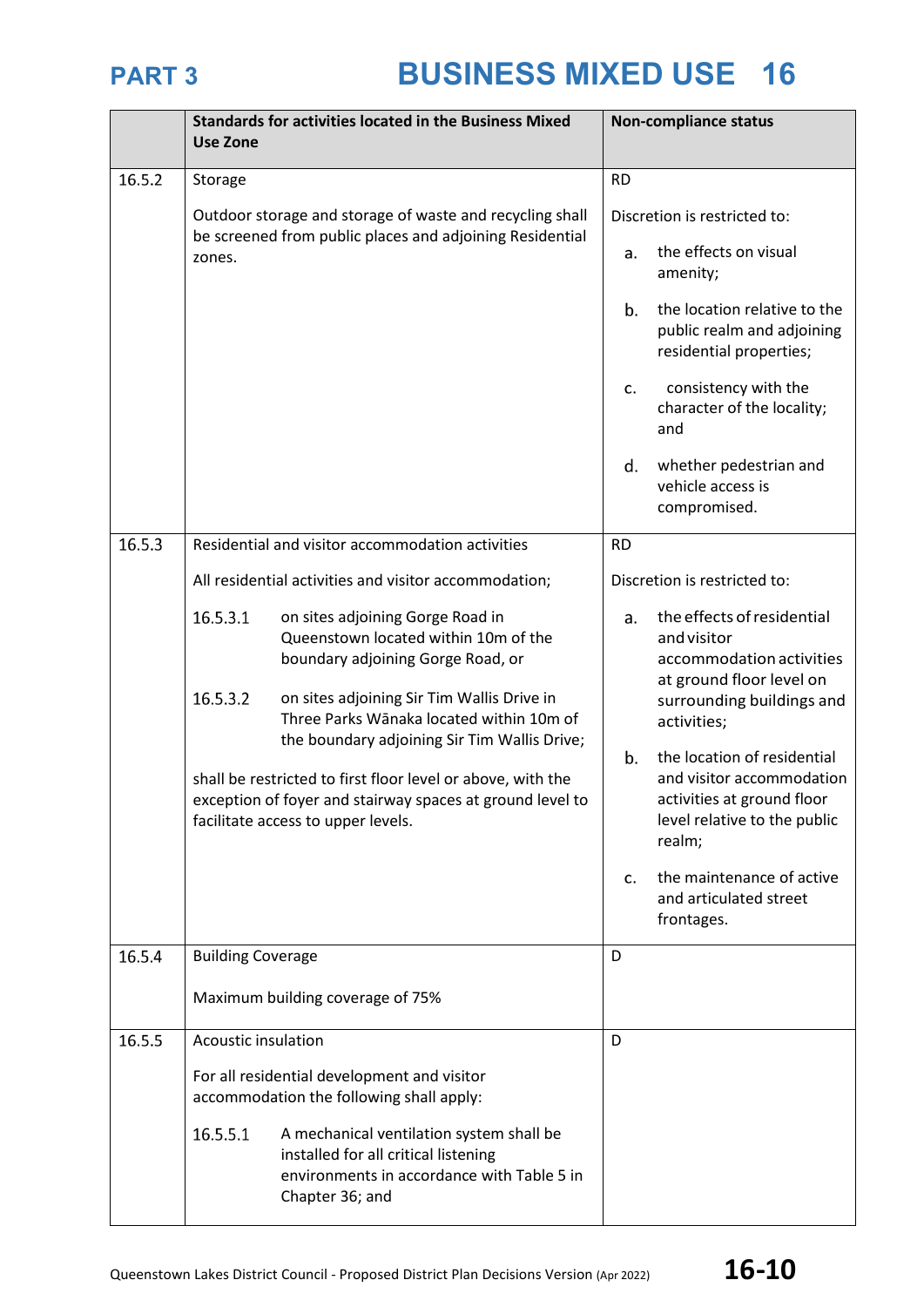|        | <b>Standards for activities located in the Business Mixed</b><br><b>Use Zone</b>                                                                                                                                                                                           | <b>Non-compliance status</b>                                                                                                                                                                                                                                                                                                                                                                                                                                                                                                                                                                                          |
|--------|----------------------------------------------------------------------------------------------------------------------------------------------------------------------------------------------------------------------------------------------------------------------------|-----------------------------------------------------------------------------------------------------------------------------------------------------------------------------------------------------------------------------------------------------------------------------------------------------------------------------------------------------------------------------------------------------------------------------------------------------------------------------------------------------------------------------------------------------------------------------------------------------------------------|
|        | 16.5.5.2<br>All elements of the façade of any critical<br>listening environment shall have an airborne<br>sound insulation of at least 40 db Rw+Ctr<br>determined in accordance with ISO 10140<br>and ISO 717-1.                                                           |                                                                                                                                                                                                                                                                                                                                                                                                                                                                                                                                                                                                                       |
| 16.5.6 | Fencing<br>A solid fence of 1.8m shall be erected on the boundary of<br>any residential zone, except for 30-46 Gorge Road (as<br>shown on the District Plan web mapping application)<br>where no fence is required along the property boundary<br>adjacent to Horne Creek. | D                                                                                                                                                                                                                                                                                                                                                                                                                                                                                                                                                                                                                     |
| 16.5.7 | Commercial Activities within 30-46 Gorge Road (as shown<br>on the District Plan web mapping application):                                                                                                                                                                  | D                                                                                                                                                                                                                                                                                                                                                                                                                                                                                                                                                                                                                     |
|        | a. shall not exceed 100m <sup>2</sup> GFA per site; and                                                                                                                                                                                                                    |                                                                                                                                                                                                                                                                                                                                                                                                                                                                                                                                                                                                                       |
|        | Shall only occur at ground floor or street level.<br>b.                                                                                                                                                                                                                    |                                                                                                                                                                                                                                                                                                                                                                                                                                                                                                                                                                                                                       |
| 16.5.8 | Discretionary building Height (Queenstown, Frankton<br>Marina (Sugar Lane) and Frankton North Only)<br>Building height of 12m.                                                                                                                                             | <b>RD</b><br>Discretion is restricted to:<br>the design and quality of<br>a.<br>the building, including<br>the use of articulated<br>facades, active street<br>frontages and the<br>treatment of corner sites;<br>b. modulated roof forms,<br>including screening of<br>plant and services;<br>material use and quality;<br>c.<br>the avoidance of large<br>d.<br>monolithic buildings;<br>the impact on the street<br>e.<br>scene;<br>f.<br>privacy and outlook for<br>residential uses;<br>sunlight access to<br>g.<br>adjoining Residential<br>zoned land and/or<br>public space;<br>h.<br><b>Crime Prevention</b> |
|        |                                                                                                                                                                                                                                                                            | Through Environmental                                                                                                                                                                                                                                                                                                                                                                                                                                                                                                                                                                                                 |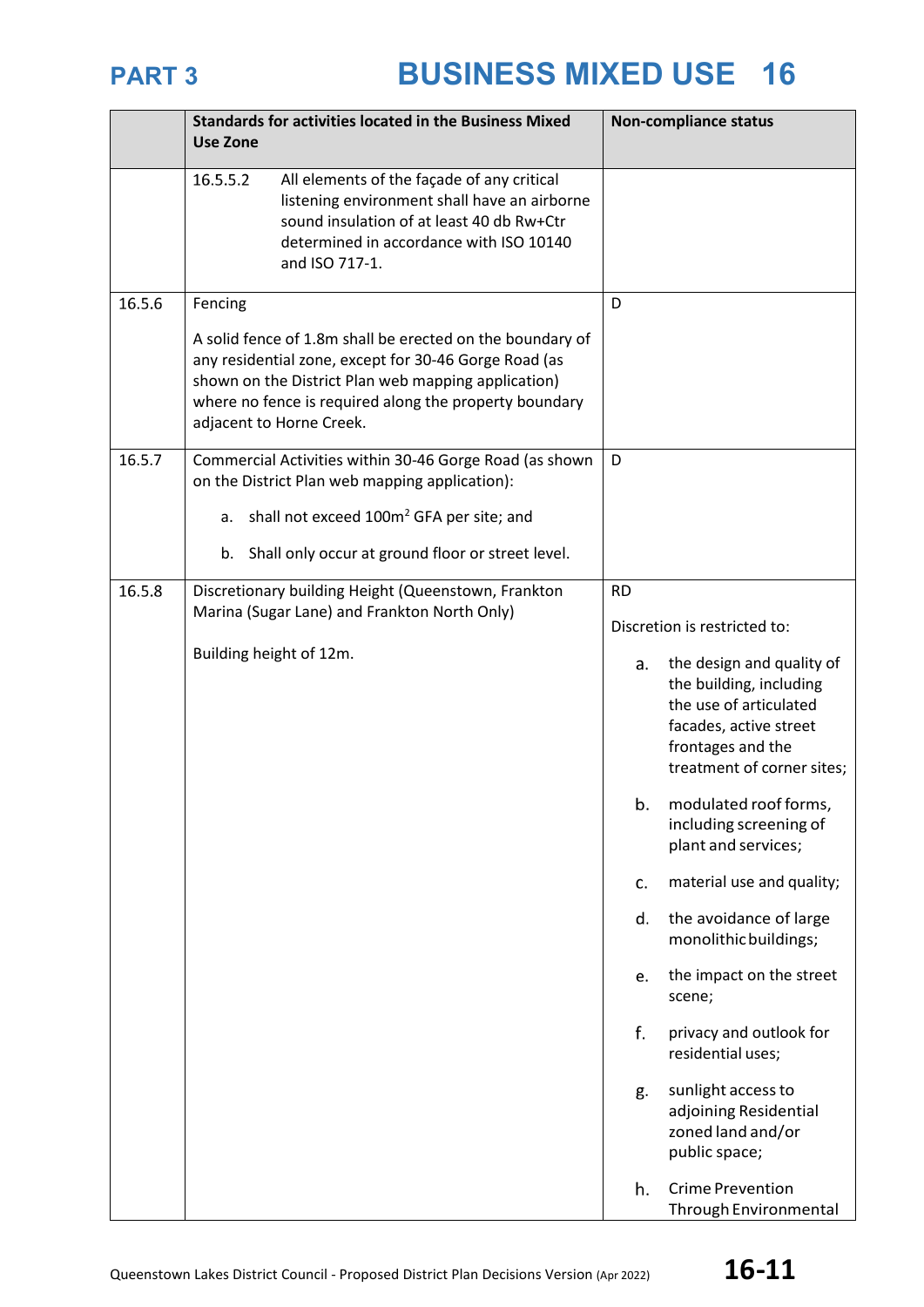|         | <b>Use Zone</b> | <b>Standards for activities located in the Business Mixed</b>                                                                                             | <b>Non-compliance status</b>                                                                                  |  |
|---------|-----------------|-----------------------------------------------------------------------------------------------------------------------------------------------------------|---------------------------------------------------------------------------------------------------------------|--|
|         |                 |                                                                                                                                                           | Design (CPTED)<br>considerations;                                                                             |  |
|         |                 |                                                                                                                                                           | where appropriate, the<br>i.<br>integration of Horne<br>Creek into the<br>development and<br>landscaping; and |  |
|         |                 |                                                                                                                                                           | facilitation of the<br>j.<br>provision of residential<br>activities.                                          |  |
| 16.5.9  |                 | Maximum building height                                                                                                                                   | <b>NC</b>                                                                                                     |  |
|         | 16.5.9.1        | Maximum building height shall be:                                                                                                                         |                                                                                                               |  |
|         |                 | a. Queenstown - 20m                                                                                                                                       |                                                                                                               |  |
|         |                 | b. Wānaka - 12m                                                                                                                                           |                                                                                                               |  |
|         |                 | c. Frankton Marina - 15m                                                                                                                                  |                                                                                                               |  |
|         |                 | d. Frankton North - 20m                                                                                                                                   |                                                                                                               |  |
|         | 16.5.9.2        | Any fourth storey (excluding basements) and<br>above shall be set back a minimum of 3m<br>from the building frontage.                                     |                                                                                                               |  |
| 16.5.10 | Noise           |                                                                                                                                                           | <b>NC</b>                                                                                                     |  |
|         | 16.5.10.1       | Sound* from activities shall not exceed the<br>following noise limits at any point within any<br>other site in this zone:                                 |                                                                                                               |  |
|         |                 | (0800 to 2200hrs)<br>a. Daytime<br>60 dB $L_{Aeq(15 min)}$                                                                                                |                                                                                                               |  |
|         |                 | (2200 to 0800hrs)<br>b. Night-time<br>50 dB $L_{Aeq(15 min)}$                                                                                             |                                                                                                               |  |
|         |                 | c. Night-time<br>(2200 to 0800hrs)<br>75 dB LAFmax                                                                                                        |                                                                                                               |  |
|         |                 | *measured in accordance with NZS 6801:2008 and assessed in<br>accordance with NZS 6802:2008                                                               |                                                                                                               |  |
|         | Exemptions:     |                                                                                                                                                           |                                                                                                               |  |
|         |                 | a. the noise limits in rule 16.5.10.1 shall not<br>apply to construction sound which shall<br>be assessed in accordance and comply<br>with NZS 6803:1999. |                                                                                                               |  |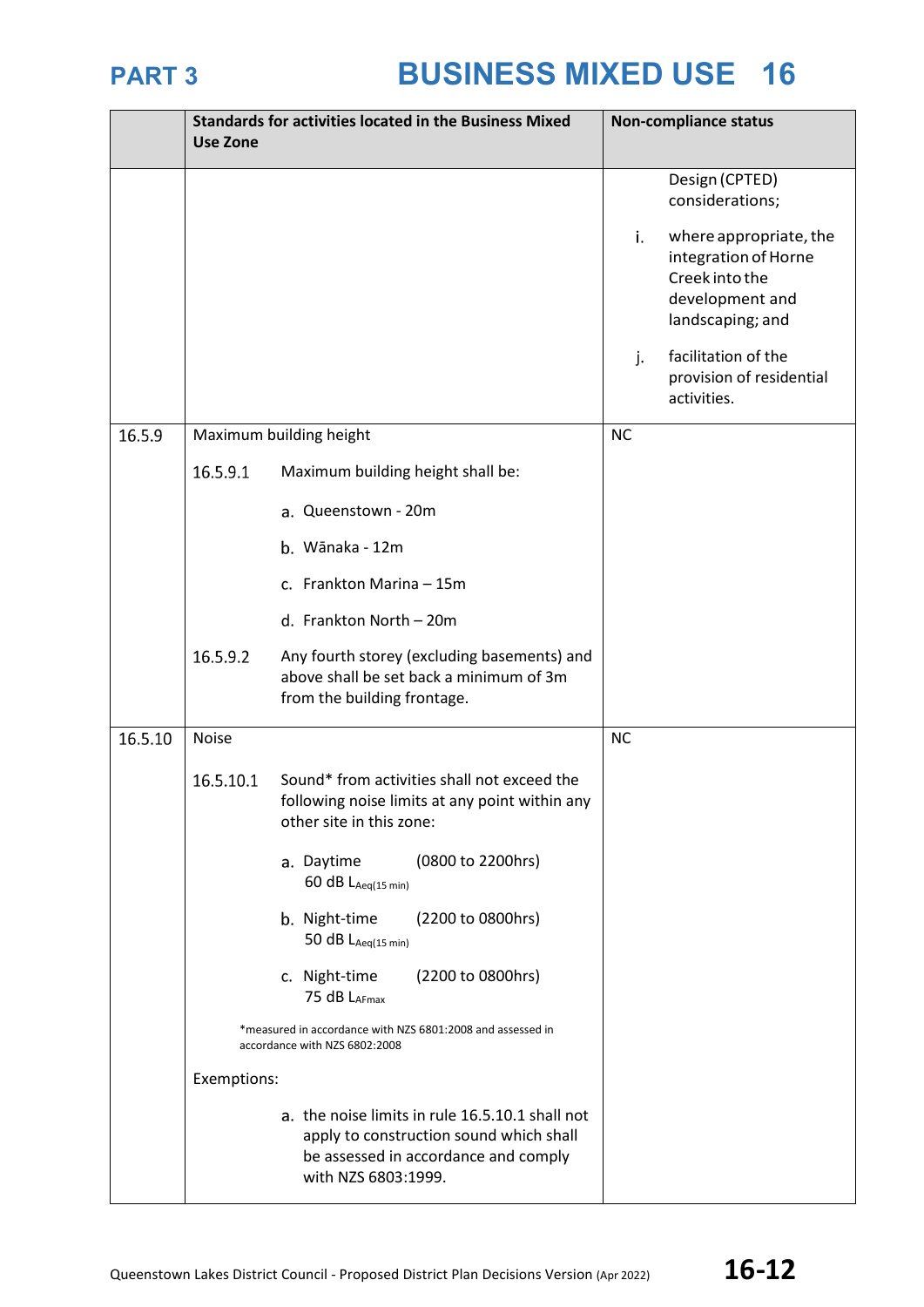|         | <b>Standards for activities located in the Business Mixed</b><br><b>Use Zone</b>                                                                                                                                                                                                                                                                                               | <b>Non-compliance status</b>                                                                                                                                                            |
|---------|--------------------------------------------------------------------------------------------------------------------------------------------------------------------------------------------------------------------------------------------------------------------------------------------------------------------------------------------------------------------------------|-----------------------------------------------------------------------------------------------------------------------------------------------------------------------------------------|
|         | Note: Sound from activities in this zone which is received<br>in another zone shall comply with the noise limits set out<br>in Chapter 36 standards for that zone.                                                                                                                                                                                                             |                                                                                                                                                                                         |
| 16.5.11 | <b>Lighting and Glare</b>                                                                                                                                                                                                                                                                                                                                                      | <b>RD</b>                                                                                                                                                                               |
|         | 16.5.11.1<br>All exterior lighting, other than footpath or<br>pedestrian link amenity lighting, installed on<br>sites or buildings within the zone shall be<br>directed away from adjacent sites, roads and<br>public places, and so as to limit the effects<br>on the amenity of adjoining sites, the safety<br>of the transport network and the effects on<br>the night sky. | Discretion is restricted to the<br>effects of lighting and glare on:<br>a. amenity values of adjoining<br>sites;<br>b. the safety of the Transport<br>Network; and<br>c. the night sky. |
|         | 16.5.11.2<br>No activity shall result in a greater than 10<br>lux spill (horizontal or vertical) of light onto<br>any adjoining property within the Zone,<br>measured at any point inside the boundary<br>of any adjoining property.                                                                                                                                           |                                                                                                                                                                                         |
|         | 16.5.11.3<br>No activity shall result in a greater than 3 lux<br>spill (horizontal or vertical) of light onto any<br>adjoining property which is zoned residential<br>measured at any point more than 2m inside<br>the boundary of the adjoining property.                                                                                                                     |                                                                                                                                                                                         |
| 16.5.12 | Development on land at Frankton North shall be<br>undertaken in accordance with the Frankton North<br>Structure Plan (Schedule 27.13.9):                                                                                                                                                                                                                                       | <b>NC</b>                                                                                                                                                                               |
|         | Providing for a primary road that links State<br>a.<br>Highway 6 to Quail Rise;                                                                                                                                                                                                                                                                                                |                                                                                                                                                                                         |
|         | Providing for internal connections from the primary<br>b.<br>road that ensure vehicle access to all sites;                                                                                                                                                                                                                                                                     |                                                                                                                                                                                         |
|         | Precluding any new vehicular access to the State<br>c.<br>Highway network; and                                                                                                                                                                                                                                                                                                 |                                                                                                                                                                                         |
|         | Providing for a pedestrian and cycle path along the<br>d.<br>boundary with State Highway 6. This is intended to<br>provide a minimum path width of 2.5 metres, within<br>the existing State Highway corridor, or where there<br>is insufficient land within the State Highway<br>corridor, within adjacent private land.                                                       |                                                                                                                                                                                         |
| 16.5.13 | <b>Residential Visitor Accommodation</b>                                                                                                                                                                                                                                                                                                                                       | $\mathsf{C}$                                                                                                                                                                            |
|         |                                                                                                                                                                                                                                                                                                                                                                                | Control is reserved to:                                                                                                                                                                 |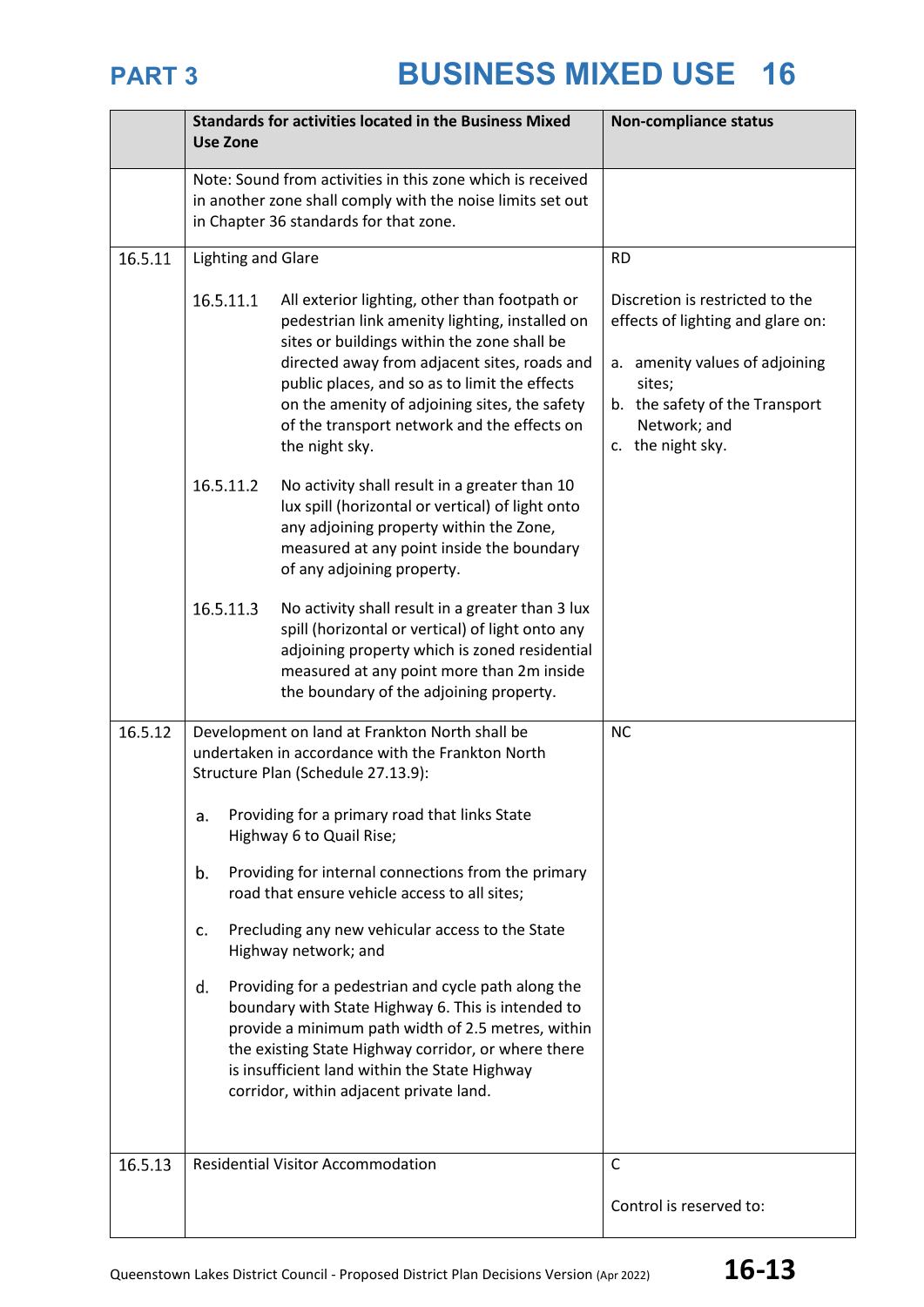|         | <b>Standards for activities located in the Business Mixed</b>                                                                                                                                                                                                                                                                                                                                                                                                                                                                                                                                                                                                                                                                                                                                                                                                                                                                                                                                                                                               | <b>Non-compliance status</b>                                                                                                                                                                                                                                                                                                                                                                                                                                                                                                                                                                                                            |
|---------|-------------------------------------------------------------------------------------------------------------------------------------------------------------------------------------------------------------------------------------------------------------------------------------------------------------------------------------------------------------------------------------------------------------------------------------------------------------------------------------------------------------------------------------------------------------------------------------------------------------------------------------------------------------------------------------------------------------------------------------------------------------------------------------------------------------------------------------------------------------------------------------------------------------------------------------------------------------------------------------------------------------------------------------------------------------|-----------------------------------------------------------------------------------------------------------------------------------------------------------------------------------------------------------------------------------------------------------------------------------------------------------------------------------------------------------------------------------------------------------------------------------------------------------------------------------------------------------------------------------------------------------------------------------------------------------------------------------------|
|         | <b>Use Zone</b>                                                                                                                                                                                                                                                                                                                                                                                                                                                                                                                                                                                                                                                                                                                                                                                                                                                                                                                                                                                                                                             |                                                                                                                                                                                                                                                                                                                                                                                                                                                                                                                                                                                                                                         |
|         |                                                                                                                                                                                                                                                                                                                                                                                                                                                                                                                                                                                                                                                                                                                                                                                                                                                                                                                                                                                                                                                             |                                                                                                                                                                                                                                                                                                                                                                                                                                                                                                                                                                                                                                         |
|         | 16.5.13.1 Must not exceed a cumulative total of 90 nights<br>occupation by paying guests on a site per 12<br>month period.<br>16.5.13.2 Must not generate any vehicle movements by<br>heavy vehicles, coaches or buses to and from<br>the site.<br>16.5.13.3 The Council must be notified in writing prior to<br>the commencement of a Residential Visitor<br>Accommodation activity.<br>16.5.13.4 Up to date records of the Residential Visitor<br>Accommodation activity must be kept,<br>including a record of the date and duration of<br>guest stays and the number of guests staying<br>per night, and in a form that can be made<br>available for inspection by the Council at 24<br>hours' notice.<br>16.5.13.5 Smoke alarms must be provided in accordance<br>with clause 5 of the Residential Tenancies<br>(Smoke Alarms and Insulation) Regulations<br>2016.<br>Note:<br>The Council may request that records are made<br>available to the Council for inspection at 24 hours' notice,<br>in order to monitor compliance with rules 16.5.13.1 to | a. The location, nature and scale<br>of activities;<br>b. The location, provision, and<br>screening of parking and<br>access:<br>c. The management of noise,<br>rubbish and outdoor<br>activities;<br>d. The compliance of the<br>residential unit with the<br>Building Code as at the date<br>of the consent;<br>e. Health and safety provisions<br>in relation to guests;<br>Guest management and<br>f.<br>complaints procedures;<br>The keeping of records of RVA<br>g.<br>use, and availability of records<br>for Council inspection; and<br>h. Monitoring requirements,<br>including imposition of an<br>annual monitoring charge. |
|         | 16.5.13.5.                                                                                                                                                                                                                                                                                                                                                                                                                                                                                                                                                                                                                                                                                                                                                                                                                                                                                                                                                                                                                                                  |                                                                                                                                                                                                                                                                                                                                                                                                                                                                                                                                                                                                                                         |
| 16.5.14 | Homestay                                                                                                                                                                                                                                                                                                                                                                                                                                                                                                                                                                                                                                                                                                                                                                                                                                                                                                                                                                                                                                                    | $\mathsf{C}$                                                                                                                                                                                                                                                                                                                                                                                                                                                                                                                                                                                                                            |
|         | 16.5.14.1 Must not exceed 5 paying guests on a site per<br>night.                                                                                                                                                                                                                                                                                                                                                                                                                                                                                                                                                                                                                                                                                                                                                                                                                                                                                                                                                                                           | Control is reserved to:                                                                                                                                                                                                                                                                                                                                                                                                                                                                                                                                                                                                                 |
|         | 16.5.14.2 Must comply with minimum parking<br>requirements of standard 29.8.9 in Chapter 29<br>Transport.                                                                                                                                                                                                                                                                                                                                                                                                                                                                                                                                                                                                                                                                                                                                                                                                                                                                                                                                                   | a. The location, nature and scale<br>of activities;<br>b. The location, provision, and                                                                                                                                                                                                                                                                                                                                                                                                                                                                                                                                                  |
|         | 16.5.14.3 Must not generate any vehicle movements by<br>heavy vehicles, coaches or buses to and from<br>the site.                                                                                                                                                                                                                                                                                                                                                                                                                                                                                                                                                                                                                                                                                                                                                                                                                                                                                                                                           | screening of parking and<br>access:<br>c. The management of noise,                                                                                                                                                                                                                                                                                                                                                                                                                                                                                                                                                                      |
|         | 16.5.14.4 The Council must be notified in writing prior to<br>the commencement of a Homestay activity.                                                                                                                                                                                                                                                                                                                                                                                                                                                                                                                                                                                                                                                                                                                                                                                                                                                                                                                                                      | rubbish and outdoor<br>activities;                                                                                                                                                                                                                                                                                                                                                                                                                                                                                                                                                                                                      |
|         | $16.5.14.5$ Up to date records of the Homestay activity<br>must be kept, including a record of the number<br>of guests staying per night, and in a form that<br>can be made available for inspection by the<br>Council at 24 hours' notice.                                                                                                                                                                                                                                                                                                                                                                                                                                                                                                                                                                                                                                                                                                                                                                                                                 | d. The keeping of records of<br>Homestay use, and availability<br>of records for Council<br>inspection;<br>e. Monitoring requirements,<br>including imposition of an                                                                                                                                                                                                                                                                                                                                                                                                                                                                    |
|         | The Council may request that records are made<br>Note:<br>available to the Council for inspection at 24 hours' notice,<br>in order to monitor compliance with rules 16.5.14.1 to                                                                                                                                                                                                                                                                                                                                                                                                                                                                                                                                                                                                                                                                                                                                                                                                                                                                            | annual monitoring charge.                                                                                                                                                                                                                                                                                                                                                                                                                                                                                                                                                                                                               |
|         | 16.5.14.5.                                                                                                                                                                                                                                                                                                                                                                                                                                                                                                                                                                                                                                                                                                                                                                                                                                                                                                                                                                                                                                                  |                                                                                                                                                                                                                                                                                                                                                                                                                                                                                                                                                                                                                                         |
| 16.5.15 | At Frankton Marina (Sugar Lane) the following limits on<br>office and retail activities apply:                                                                                                                                                                                                                                                                                                                                                                                                                                                                                                                                                                                                                                                                                                                                                                                                                                                                                                                                                              | D                                                                                                                                                                                                                                                                                                                                                                                                                                                                                                                                                                                                                                       |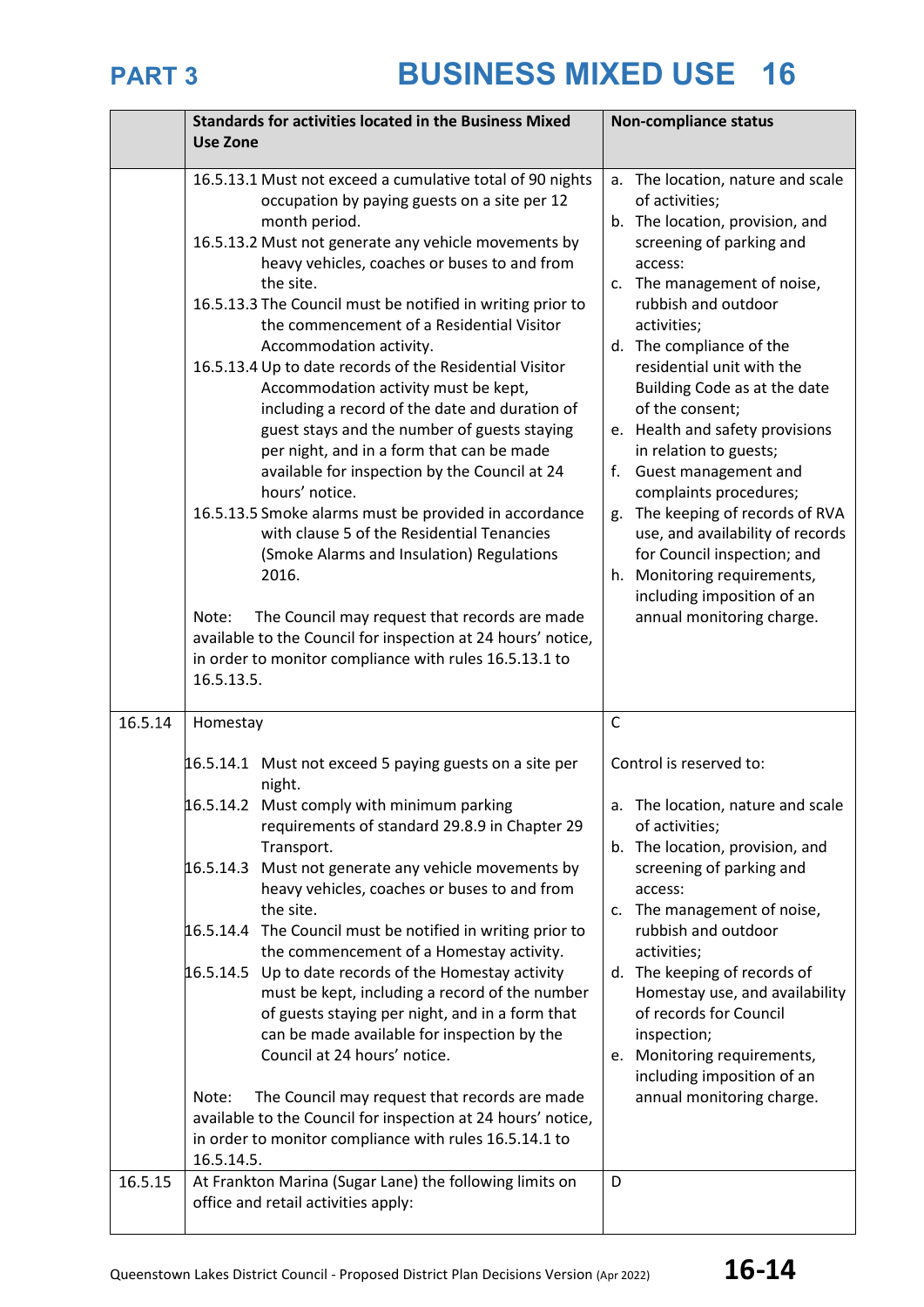

|         | <b>Standards for activities located in the Business Mixed</b><br><b>Use Zone</b> |                                                                                                                                                                                                                                          | <b>Non-compliance status</b> |
|---------|----------------------------------------------------------------------------------|------------------------------------------------------------------------------------------------------------------------------------------------------------------------------------------------------------------------------------------|------------------------------|
|         | 16.5.15.1                                                                        | 1000m <sup>2</sup> GFA for retail activities; and                                                                                                                                                                                        |                              |
|         | 16.5.15.2                                                                        | 1000m <sup>2</sup> GFA for office activities; and                                                                                                                                                                                        |                              |
|         | 16.5.15.3                                                                        | 300m <sup>2</sup> GFA for individual tenancies for retail<br>activities.                                                                                                                                                                 |                              |
|         | 16.5.15.4                                                                        | 200m <sup>2</sup> GFA for individual tenancies for office<br>activities.                                                                                                                                                                 |                              |
|         | Exemption:                                                                       | a. The retail limits in 16.5.14.1 and 16.5.14.3 do not<br>apply to marine retail activities.                                                                                                                                             |                              |
| 16.5.16 | Sound Insulation and Mechanical Ventilation                                      |                                                                                                                                                                                                                                          | <b>NC</b>                    |
|         | 40dB LAeq24h.                                                                    | Within Area A as shown on the District Plan web mapping<br>application any buildings containing an Activity Sensitive<br>to Road Noise, within 80m of the State Highway, shall be<br>designed to achieve an Indoor Design Sound Level of |                              |
|         |                                                                                  | Compliance with this rule can be demonstrated by                                                                                                                                                                                         |                              |
|         |                                                                                  | submitting a certificate to Council from a person suitably<br>qualified in acoustics stating that the proposed                                                                                                                           |                              |
|         |                                                                                  | construction will achieve the internal design sound level.                                                                                                                                                                               |                              |

### 16.6 **Rules - Non-Notification of Applications**

- 16.6.1 **Applications for Controlled activities shall not require the written approval of other persons and shall not be notified or limited-notified.**
- 16.6.2 **The following Restricted Discretionary activities shall not require the written approval of other persons and shall not be notified or limited- notified:**
- 16.6.2.1 Buildings.
- 16.6.2.2 Building Heights between 12m and 20m in the Business Mixed Use Zone in Queenstown, except:
	- a. for 30-46 Gorge Road (as shown on the District Plan web mapping application) where applications may be limited notified to the adjoining properties along the Horne Creek boundary; and
	- b. except for the Frankton Marina (Sugar Lane) Business Mixed Use Zone.